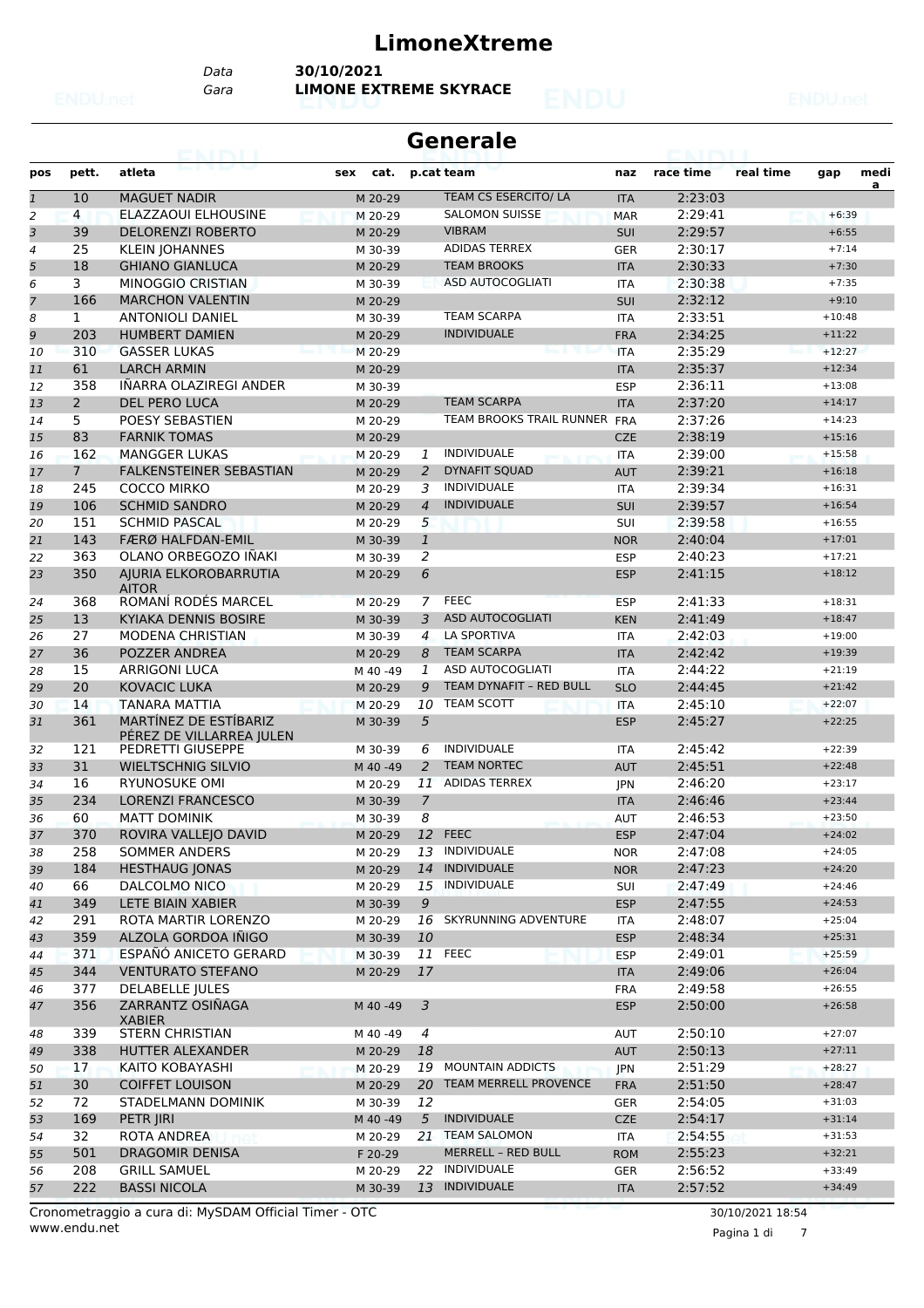| pos | pett.           | atleta                                 | cat.<br>sex |              | p.cat team                                  | naz        | race time          | real time | gap                  | medi<br>a |
|-----|-----------------|----------------------------------------|-------------|--------------|---------------------------------------------|------------|--------------------|-----------|----------------------|-----------|
| 58  | 367             | LLADÓ HERNÁNDEZ<br><b>WIFRED</b>       | M 30-39     |              | $14$ FEEC                                   | <b>ESP</b> | 2:58:08            |           | $+35:06$             |           |
| 59  | 164             | <b>HENCHOZ VALENTIN</b>                | M 20-29     | 23           |                                             | SUI        | 2:58:13            |           | $+35:10$             |           |
| 60  | 362             | ZUBIZARRETA URIA BORIA                 | M 20-29     | 24           |                                             | <b>ESP</b> | 2:58:31            |           | $+35:29$             |           |
| 61  | 305             | <b>JAHNKE RONALD</b>                   | M 30-39     | 15           |                                             | <b>GER</b> | 2:59:46            |           | $+36:44$             |           |
| 62  | 504             | <b>ASTROM JOHANNA</b>                  | F 20-29     |              | <b>ARC'TERYX</b>                            | <b>SWE</b> | 2:59:52            |           | $+36:50$             |           |
| 63  | 507             | <b>CONTI FABIOLA</b>                   | F 20-29     |              | <b>ASD AUTOCOGLIATI</b>                     | <b>ITA</b> | 3:00:16            |           | $+37:13$             |           |
| 64  | 9               | <b>STEINDL ANDREAS</b>                 | M 30-39     | 16           | <b>TEAM DYNAFIT</b>                         | <b>SUI</b> | 3:00:26            |           | $+37:23$             |           |
| 65  | 351             | LUIAMBIO APEZETXEA<br><b>HODEI</b>     | M 30-39     | 17           |                                             | <b>ESP</b> | 3:00:59            |           | $+37:57$             |           |
| 66  | 509             | <b>KROELL STEPHANIE</b>                | F 30-39     |              | <b>MOUNTAINSHOP HOERHAGER</b>               | <b>AUT</b> | 3:01:13            |           | $+38:11$             |           |
| 67  | 37              | <b>MANZI EMANUELE</b>                  | M 40 -49    | 6            | US MALONNO-SCARPA                           | <b>ITA</b> | 3:01:25            |           | $+38:23$             |           |
| 68  | 508             | <b>MAGLIANO CAMILLA</b>                | F 30-39     |              | <b>TEAM SALOMON</b>                         | <b>ITA</b> | 3:03:14            |           | $+40:12$             |           |
| 69  | 216             | <b>LAUDY EWOUD</b>                     | M 20-29     | 25           |                                             | <b>NED</b> | 3:03:33            |           | $+40:31$             |           |
| 70  | 318             | <b>AGOSTINI MATTEO</b>                 | M 20-29     | 26           | <b>INDIVIDUALE</b>                          | <b>ITA</b> | 3:03:39            |           | $+40:36$             |           |
| 71  | 35              | <b>WAGNER THOMAS</b>                   | M 40 -49    | 7            | <b>TEAM SALOMON</b>                         | <b>AUT</b> | 3:04:15            |           | $+41:13$             |           |
| 72  | 79              | <b>BIEGEL MARKUS</b>                   | M 40 - 49   | 8            |                                             | <b>GER</b> | 3:05:51            |           | $+42:49$             |           |
| 73  | 572             | SHIKANOVA VARVARA                      | F 30-39     |              |                                             | <b>RUS</b> | 3:06:26            |           | $+43:23$             |           |
| 74  | 119             | <b>ALIPPI GABRIELE</b>                 | M 40 - 49   | 9            | <b>ASD FALCHI LECCO</b>                     | <b>ITA</b> | 3:06:46            |           | $+43:43$             |           |
| 75  | 138             | <b>ANDRES LUDWIG</b>                   | M 20-29     | 27           |                                             | <b>ITA</b> | 3:06:47            |           | $+43:45$             |           |
| 76  | 255             | <b>AMEDEO PIERRE</b>                   |             |              |                                             | <b>FRA</b> | 3:07:01            |           | $+43:58$             |           |
| 77  | 248             | <b>HÅKANSSON HENRIK</b>                | M 20-29     | 28           |                                             | <b>SWE</b> | 3:07:06            |           | $+44:04$             |           |
| 78  | 517             | <b>LAFAYE CELINE</b>                   | F 40-49     |              | TEMA MERRELL PROVENCE                       | <b>FRA</b> | 3:07:14            |           | $+44:11$             |           |
| 79  | 267             | PIAZZANO MATTIA                        | M 30-39     | 18           | <b>INDIVIDUALE</b>                          | <b>ITA</b> | 3:07:37            |           | $+44:34$             |           |
| 80  | 506             | <b>PESSEY IRIS</b>                     | F 20-29     |              | <b>SCOTT</b>                                | <b>FRA</b> | 3:08:33            |           | $+45:30$             |           |
| 81  | 519             | PONS TORRES MIREIA                     | F 30-39     |              | <b>FEEC</b>                                 | <b>ESP</b> | 3:08:39            |           | $+45:37$             |           |
| 82  | 29              | <b>BERGE FOYN THOMAS</b>               | M 20-29     | 29           | <b>TEAM INOV8</b>                           | <b>NOR</b> | 3:09:10            |           | $+46:07$             |           |
| 83  | 185             | VAN DE PLASSCHE TOM<br><b>ARENT</b>    | M 20-29     | 30           | INDIVIDUALE                                 | <b>NED</b> | 3:09:18            |           | $+46:16$             |           |
| 84  | 331             | COLOMBO ALESSANDRO                     | M 30-39     | 19           | <b>INDIVIDUALE</b>                          | <b>ITA</b> | 3:09:39            |           | $+46:36$             |           |
| 85  | 505             | <b>VALMASSOI MARTINA</b>               | F 30-39     |              |                                             | <b>ITA</b> | 3:09:47            |           | $+46:44$             |           |
| 86  | 575             | <b>MUGICA ERRASTI MAYI</b>             | F 30-39     |              |                                             | <b>ESP</b> | 3:10:33            |           | $+47:30$             |           |
| 87  | 123             | <b>THORNTON COLIN</b>                  | M 40 -49    | 10           |                                             | <b>NOR</b> | 3:11:32            |           | $+48:30$             |           |
| 88  | 528             | <b>TARBOTON BIANCA</b>                 | F 20-29     |              |                                             | <b>RSA</b> | 3:12:32            |           | $+49:29$             |           |
| 89  | 378             | <b>LONGHI ROBERTO</b>                  | $M$ 60+     | $\mathbf{1}$ | <b>INDIVIDUALE</b>                          | <b>ITA</b> | 3:12:44            |           | $+49:42$             |           |
| 90  | 320             | <b>TORRESI MARCO</b>                   | M 30-39     | 20           | <b>ASD SPACE RUNNING</b>                    | <b>ITA</b> | 3:12:58            |           | $+49:55$             |           |
| 91  | 348             | URRESTARAZU AGIRRE<br><b>LIDE</b>      | F 20-29     |              |                                             | <b>ESP</b> | 3:14:01            |           | $+50:59$             |           |
| 92  | 297             | PRIVAT QUENTIN                         | M 20-29     | 31           |                                             | <b>FRA</b> | 3:15:10            |           | $+52:08$             |           |
| 93  | 70              | <b>ANTONIOLI LUCA</b>                  | M 30-39     |              | 21 SPORTING CLUB LIVIGNO                    | <b>ITA</b> | 3:15:49            |           | $+52:47$             |           |
| 94  | 312             | <b>COMINOLI LUCA</b>                   | M 40 -49    |              | 11 INDIVIDUALE                              | ITA        | 3:15:56            |           | $+52:53$             |           |
| 95  | 366             | PRANDI CRISTIAN                        | M 30-39     |              | 22 INDIVIDUALE                              | ITA        | 3:16:10            |           | $+53:07$             |           |
| 96  | 12 <sup>2</sup> | SIMUKEKA JEAN BAPTISTE                 | M 30-39     |              | 23 ASD AUTOCOGLIATI                         | <b>RWA</b> | 3:16:26            |           | $+53:24$             |           |
| 97  | 375             | <b>GUERRI GABRIELE</b>                 | M 20-29     |              | 32 TEAM SCARPA                              | ITA        | 3:16:28            |           | $+53:25$             |           |
| 98  | 571             | <b>YOSHIZUMI YURI</b>                  | F 30-39     |              |                                             | <b>JPN</b> | 3:16:47            |           | $+53:44$             |           |
| 99  | 577             | <b>GABARRO GEORGINA</b>                | F 20-29     |              | <b>FEEC</b>                                 | <b>ESP</b> | 3:17:24            |           | $+54:22$             |           |
| 100 | 64              | <b>GILSON FLORIAN</b>                  | M 30-39     | 24           | <b>INDIVIDUALE</b>                          | <b>FRA</b> | 3:17:31            |           | $+54:28$             |           |
| 101 | 167             | <b>DEILLON MATTHIEU</b>                | M 20-29     | 33           |                                             | SUI        | 3:18:39            |           | $+55:37$             |           |
| 102 | 321             | PIZZOLATO MANUEL                       | M 30-39     |              | 25 INDIVIDUALE<br><b>TEAM SALOMON</b>       | <b>ITA</b> | 3:18:55            |           | $+55:53$             |           |
| 103 | 33              | LEHNER KORBINIAN                       | M 20-29     | 34           | 12 INDIVIDUALE                              | <b>GER</b> | 3:19:07            |           | $+56:04$             |           |
| 104 | 301             | <b>ANGELI MICHELE</b>                  | M 40 - 49   |              | SALVIAMO L'ORSO                             | <b>ITA</b> | 3:19:41            |           | $+56:38$             |           |
| 105 | 503             | <b>MAYER PAULA</b>                     | F 20-29     | 1            | <b>TEAM SCARPA</b>                          | <b>GER</b> | 3:19:43            |           | $+56:40$             |           |
| 106 | 514             | <b>OLIVI ALESSANDRA</b>                | F 30-39     | $\mathbf{1}$ | 26 INDIVIDUALE                              | <b>ITA</b> | 3:19:48            |           | $+56:45$             |           |
| 107 | 341             | <b>BARTOLI MICHELE</b>                 | M 30-39     |              | 13 INDIVIDUALE                              | ITA        | 3:20:20            |           | $+57:18$             |           |
| 108 | 279             | <b>ROVERI GIORGIO</b>                  | M 40 -49    |              | 35 LIBERO                                   | <b>ITA</b> | 3:20:25            |           | $+57:23$             |           |
| 109 | 357             | <b>FARINA MATTEO</b>                   | M 20-29     |              |                                             | ITA        | 3:20:50            |           | $+57:48$             |           |
| 110 | 218<br>540      | <b>LONGHI MARCO</b><br>SAARHEIM MIRJAM | M 30-39     | 1            | 27 INDIVIDUALE<br>INDIVIDUALE               | <b>ITA</b> | 3:20:58<br>3:22:34 |           | $+57:55$<br>$+59:32$ |           |
| 111 |                 |                                        | F 40-49     |              |                                             | <b>NOR</b> |                    |           |                      |           |
| 112 | 50              | <b>STEWART DOUG</b>                    | M 30-39     |              | 28 INDIVIDUALE<br>29 TEAM ALDO MORO PALUZZA | <b>GBR</b> | 3:23:03            |           | $+1:00:01$           |           |
| 113 | 81              | DEGANO MASSIMO                         | M 30-39     |              |                                             | <b>ITA</b> | 3:23:05            |           | $+1:00:02$           |           |
| 114 | 300             | <b>WEIG SIMON</b>                      | M 30-39     | 30           | INDIVIDUALE                                 | <b>GER</b> | 3:23:10            |           | $+1:00:08$           |           |
| 115 | 177             | MEINERO SAMUELE                        | M 40 -49    | 14           |                                             | ITA        | 3:23:39            |           | $+1:00:36$           |           |
| 116 | 275             | <b>UGOLINI FILIPPO</b>                 | M 30-39     |              | 31 ASD FALCHI LECCO<br>INDIVIDUALE          | <b>ITA</b> | 3:24:06            |           | $+1:01:04$           |           |
| 117 | 129             | <b>TOMASONI STEFANO</b>                | M 50-59     | 1<br>32      | <b>MUGELLO OUTDOOR</b>                      | ITA        | 3:24:22            |           | $+1:01:19$           |           |
| 118 | 154             | <b>CITRÀ MARCO</b>                     | M 30-39     |              | 36 LIBERO                                   | <b>ITA</b> | 3:24:30            |           | $+1:01:28$           |           |
| 119 | 262             | PIEROPAN ALBERTO                       | M 20-29     |              |                                             | <b>ITA</b> | 3:24:47            |           | $+1:01:44$           |           |

www.endu.net Cronometraggio a cura di: MySDAM Official Timer - OTC 30/10/2021 18:54

Pagina 2 di 7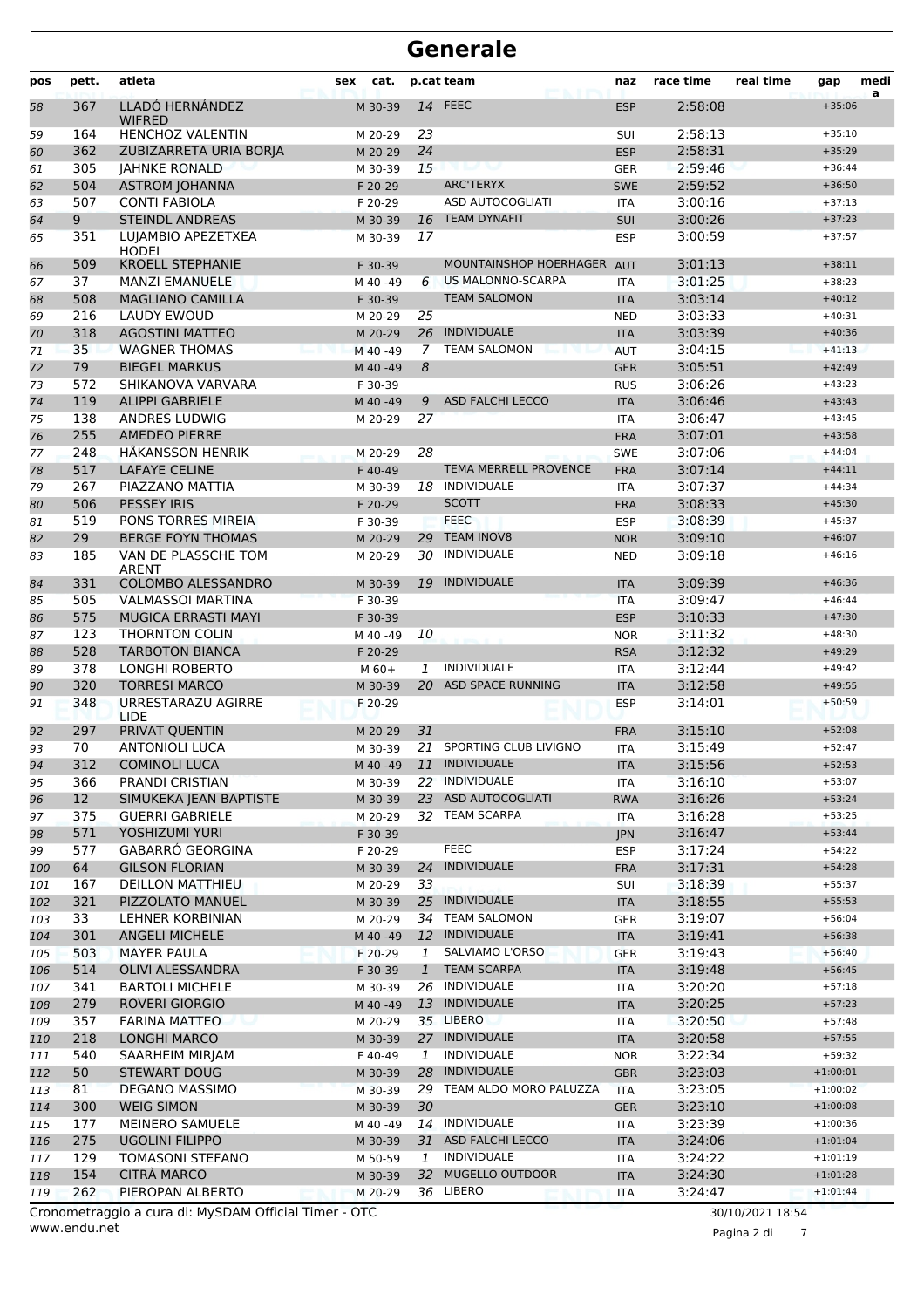| pos | pett. | atleta                                      | sex<br>cat. |                | p.cat team                 | naz        | race time | real time | gap        | medi<br>a |
|-----|-------|---------------------------------------------|-------------|----------------|----------------------------|------------|-----------|-----------|------------|-----------|
| 120 | 88    | RIBERA ESPELT RAMON                         | M 30-39     | 33             |                            | <b>ESP</b> | 3:25:28   |           | $+1:02:26$ |           |
| 121 | 580   | THALER EDELTRAUD                            | F 50-59     | $\mathbf{1}$   | <b>INDIVIDUALE</b>         | <b>ITA</b> | 3:25:38   |           | $+1:02:35$ |           |
| 122 | 376   | <b>PUTZER ULRICH</b>                        | M 40 -49    | 15             | <b>ASV AFING</b>           | <b>ITA</b> | 3:27:48   |           | $+1:04:45$ |           |
| 123 | 284   | <b>DALLAGO LORIS</b>                        | M 40 -49    |                | 16 INDIVIDUALE             | <b>ITA</b> | 3:27:54   |           | $+1:04:52$ |           |
| 124 | 277   | <b>IAIZA GIACOMO</b>                        | M 30-39     | 34             | <b>INDIVIDUALE</b>         | <b>ITA</b> | 3:27:54   |           | $+1:04:52$ |           |
| 125 | 502   | <b>TINDLEY GEORGIA</b>                      | F 20-29     | 2              | <b>MERRELL</b>             | GBR        | 3:28:11   |           | $+1:05:09$ |           |
| 126 | 82    | <b>FARNIK MICHAL</b>                        | M 50-59     | 2              |                            | <b>CZE</b> | 3:28:47   |           | $+1:05:45$ |           |
| 127 | 93    | <b>CAMPANA MARCO</b>                        | M 30-39     |                | 35 INDIVIDUALE             | SUI        | 3:28:57   |           | $+1:05:55$ |           |
| 128 | 563   | <b>RISCH LISA</b>                           | F 30-39     | $\overline{2}$ |                            | <b>GER</b> | 3:29:07   |           | $+1:06:05$ |           |
| 129 | 101   | <b>HEISS SEBASTIAN</b>                      | M 20-29     | 37             |                            | <b>GER</b> | 3:29:21   |           | $+1:06:18$ |           |
| 130 | 578   | <b>HOSPITAL NÚRIA</b>                       | F 30-39     | $\overline{3}$ | <b>FEEC</b>                | <b>ESP</b> | 3:29:39   |           | $+1:06:36$ |           |
| 131 | 73    | <b>CRESTANINI ALESSANDRO</b>                | M 40 -49    |                | 17 INDIVIDUALE             | <b>ITA</b> | 3:30:03   |           | $+1:07:01$ |           |
| 132 | 527   | <b>UUSITALO RUUT</b>                        | F 30-39     | $\overline{4}$ | <b>INDIVIDUALE</b>         | <b>FIN</b> | 3:30:14   |           | $+1:07:11$ |           |
| 133 | 225   | <b>CAPACCHIONE MATTEO</b>                   | M 30-39     |                | 36 INDIVIDUALE             | <b>ITA</b> | 3:30:34   |           | $+1:07:32$ |           |
| 134 | 137   | <b>LILLI ANDREA</b>                         | M 40 -49    |                | 18 INDIVIDUALE             | <b>ITA</b> | 3:31:03   |           | $+1:08:00$ |           |
| 135 | 224   | <b>GNUFFI FABRIZIO</b>                      | M 40 -49    |                | 19 INDIVIDUALE             | <b>ITA</b> | 3:31:17   |           | $+1:08:14$ |           |
| 136 | 372   | <b>MASTROGIORGIO CARLO</b>                  | M 30-39     | 37             | <b>INDIVIDUALE</b>         | <b>ITA</b> | 3:31:20   |           | $+1:08:17$ |           |
| 137 | 256   | <b>BEZZI SIMONE</b>                         | M 40 -49    |                | 20 TEAM PASTURO            | <b>ITA</b> | 3:31:21   |           | $+1:08:19$ |           |
| 138 | 254   | <b>ARTAZ TIZIANO</b>                        | M 30-39     | 38             | <b>INDIVIDUALE</b>         | <b>ITA</b> | 3:31:37   |           | $+1:08:34$ |           |
| 139 | 201   | <b>SIGNORI MAURIZIO</b>                     | M 50-59     | 3              |                            | <b>ITA</b> | 3:31:42   |           | $+1:08:40$ |           |
| 140 | 116   | RIGONI JACOPO                               | M 20-29     | 38             | <b>INDIVIDUALE</b>         | <b>ITA</b> | 3:32:27   |           | $+1:09:25$ |           |
| 141 | 24    | <b>BARBUSCIO MARCO</b>                      | M 20-29     | 39             |                            | <b>ITA</b> | 3:32:43   |           | $+1:09:41$ |           |
| 142 | 181   | <b>SEGATTA NICOLA</b>                       | M 40 -49    | 21             | <b>INDIVIDUALE</b>         | <b>ITA</b> | 3:32:52   |           | $+1:09:49$ |           |
| 143 | 511   | BALSELLS SERRA CÈLIA                        | F 20-29     | 3              | <b>FEEC</b>                | <b>ESP</b> | 3:32:53   |           | $+1:09:50$ |           |
| 144 | 239   | <b>DRECHSEL BENJAMIN</b>                    | M 20-29     | 40             |                            | <b>GER</b> | 3:33:04   |           | $+1:10:01$ |           |
| 145 | 76    | DEBERTOLIS ALESSANDRO                       | M 30-39     | 39             | <b>INDIVIDUALE</b>         | <b>ITA</b> | 3:33:31   |           | $+1:10:28$ |           |
| 146 | 186   | <b>TODEVSKI DEJAN</b>                       | M 30-39     | 40             |                            | <b>MKD</b> | 3:33:34   |           | $+1:10:32$ |           |
| 147 | 510   | <b>IIMENEZ CHRISTEL</b><br><b>STEPHANIE</b> | F40-49      | 2              | <b>TEAM SALOMON ITALIA</b> | <b>ITA</b> | 3:33:48   |           | $+1:10:45$ |           |
| 148 | 303   | <b>FRIEDRICH STEFAN</b>                     | M 30-39     | 41             |                            | <b>GER</b> | 3:34:12   |           | $+1:11:10$ |           |
| 149 | 172   | <b>REGGIDORI MATTIA</b>                     | M 20-29     | 41             |                            | <b>ITA</b> | 3:34:34   |           | $+1:11:31$ |           |
| 150 | 576   | <b>GARAY ZARRAGA ANDREA</b>                 | F 30-39     | 5              |                            | <b>ESP</b> | 3:35:02   |           | $+1:11:59$ |           |
| 151 | 56    | URSINO ALESSANDRO                           | M 40 - 49   | 22             | <b>LIBERO</b>              | <b>ITA</b> | 3:35:18   |           | $+1:12:16$ |           |
| 152 | 268   | <b>KOVARIK DAVID</b>                        | M 20-29     | 42             | <b>INDIVIDUALE</b>         | <b>CZE</b> | 3:35:30   |           | $+1:12:27$ |           |
| 153 | 209   | <b>BETTINI DANIELE</b>                      | M 30-39     | 42             |                            | <b>ITA</b> | 3:35:54   |           | $+1:12:51$ |           |
| 154 | 257   | <b>GIORDANI MATTIA</b>                      | M 20-29     | 43             | <b>INDIVIDUALE</b>         | <b>ITA</b> | 3:36:04   |           | $+1:13:01$ |           |
| 155 | 146   | POLETTI MANUEL                              | M 30-39     | 43             | <b>LIBERO</b>              | <b>ITA</b> | 3:36:30   |           | $+1:13:27$ |           |
| 156 | 105   | <b>MASSETTI MICHELE</b>                     | M 20-29     | 44             | <b>INDIVIDUALE</b>         | <b>ITA</b> | 3:37:31   |           | $+1:14:28$ |           |
| 157 | 238   | <b>SCINICA CRISTIAN</b>                     | M 30-39     |                | 44 INDIVIDUALE             | <b>ITA</b> | 3:37:50   |           | $+1:14:47$ |           |
| 158 | 324   | SARTORI TIZIANO                             | M 30-39     |                | 45 INDIVIDUALE             | <b>ITA</b> | 3:38:01   |           | $+1:14:58$ |           |
| 159 | 535   | PRESA ELISA                                 | F 20-29     | $\overline{4}$ |                            | ITA        | 3:39:48   |           | $+1:16:45$ |           |
| 160 | 272   | <b>BONARDI MIRKO</b>                        | M 30-39     | 46             |                            | <b>ITA</b> | 3:40:05   |           | $+1:17:02$ |           |
| 161 | 253   | <b>BERTERA PIETRO</b>                       | M 40 -49    |                | 23 INDIVIDUALE             | ITA        | 3:40:29   |           | $+1:17:27$ |           |
| 162 | 163   | ANDREATTA EMILIANO                          | M 40 - 49   |                | 24 INDIVIDUALE             | <b>ITA</b> | 3:40:55   |           | $+1:17:53$ |           |
| 163 | 292   | PULITA LUCA                                 | M 30-39     |                | 47 INDIVIDUALE             | ITA        | 3:41:32   |           | $+1:18:29$ |           |
| 164 | 42    | JIMÉNEZ DEL CAMPO SAÚL                      | M 30-39     |                | 48 INDIVIDUALE             | <b>ESP</b> | 3:41:36   |           | $+1:18:34$ |           |
| 165 | 536   | PENSA PATRIZIA                              | F 50-59     |                | 2 TEAM PASTURO             | ITA        | 3:41:45   |           | $+1:18:42$ |           |
| 166 | 118   | <b>BRUSADELLI FELICE</b>                    | M 50-59     | $\overline{4}$ | O.S.A. VALMADRERA          | <b>ITA</b> | 3:41:58   |           | $+1:18:56$ |           |
| 167 | 62    | MILANI PAOLO                                | M 40 -49    |                | 25 O.S.A. VALMADRERA       | ITA        | 3:42:28   |           | $+1:19:25$ |           |
| 168 | 520   | <b>ORBAN FREYA</b>                          | F 20-29     | 5 <sup>5</sup> | SALOMON RUNNING SWEDEN     | SWE        | 3:43:42   |           | $+1:20:40$ |           |
| 169 | 85    | HARTMANN BASTIAN                            | M 30-39     | 49             |                            | <b>GER</b> | 3:44:16   |           | $+1:21:13$ |           |
| 170 | 182   | <b>ACCAME ALBINO</b>                        | M 40 -49    |                | 26 INDIVIDUALE             | <b>ITA</b> | 3:44:41   |           | $+1:21:38$ |           |
| 171 | 148   | PEDROTTI CRISTIAN                           | M 40 -49    |                | 27 INDIVIDUALE             | ITA        | 3:44:46   |           | $+1:21:43$ |           |
| 172 | 211   | LAZZARONI SIMONE                            | M 30-39     |                | 50 INDIVIDUALE             | <b>ITA</b> | 3:45:23   |           | $+1:22:21$ |           |
| 173 | 293   | <b>TAKACS ZSOLT</b>                         | M 40 -49    |                | 28 INDIVIDUALE             | <b>HUN</b> | 3:45:42   |           | $+1:22:40$ |           |
| 174 | 379   | <b>BONANOMI PAOLO</b>                       | M 30-39     | 51             | ASD FALCHI LECCO           | <b>ITA</b> | 3:47:33   |           | $+1:24:30$ |           |
| 175 | 269   | <b>BACKES ROBERT</b>                        | M 20-29     | 45             |                            | <b>GER</b> | 3:48:11   |           | $+1:25:09$ |           |
| 176 | 230   | <b>MAGGIONI MARIO</b>                       | M 40 -49    |                | 29 INDIVIDUALE             | <b>ITA</b> | 3:49:10   |           | $+1:26:08$ |           |
| 177 | 96    | RÖCK JOACHIM                                |             |                |                            | ITA        | 3:49:26   |           | $+1:26:23$ |           |
| 178 | 179   | <b>DEDEI DARIO</b>                          | M 40 -49    | 30             |                            | <b>ITA</b> | 3:49:29   |           | $+1:26:27$ |           |
| 179 | 567   | LACHNER EVELYNE                             | F 50-59     | 3              |                            | AUT        | 3:49:37   |           | $+1:26:35$ |           |
| 180 | 306   | <b>MARSILLI GIAN MARCO</b>                  | M 30-39     | 52             | <b>INDIVIDUALE</b>         | <b>ITA</b> | 3:49:39   |           | $+1:26:36$ |           |
| 181 | 336   | KNIEP TOM                                   | M 30-39     | 53             |                            | <b>GER</b> | 3:49:42   |           | $+1:26:40$ |           |
| 182 | 212   | <b>ZANDEE DIRK</b>                          | M 30-39     |                | 54 INDIVIDUALE             | <b>NED</b> | 3:49:52   |           | $+1:26:50$ |           |
|     |       |                                             |             |                |                            |            |           |           |            |           |

Pagina 3 di 7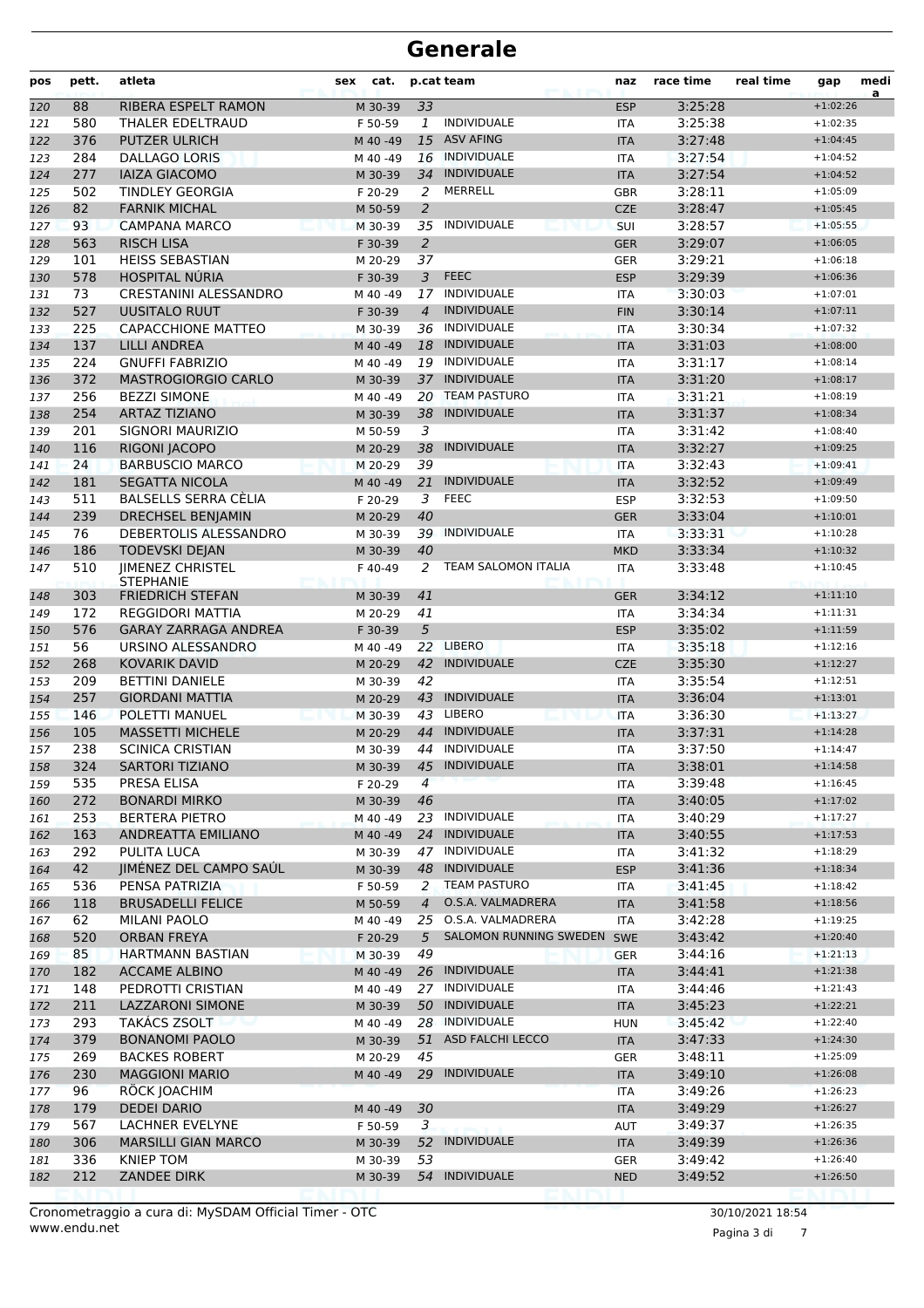| pos        | pett.      | atleta                                                   | cat.<br>sex        |                | p.cat team                               | naz                      | race time          | real time | gap                      | medi<br>a |
|------------|------------|----------------------------------------------------------|--------------------|----------------|------------------------------------------|--------------------------|--------------------|-----------|--------------------------|-----------|
| 183        | 134        | <b>ZORZI FIORENZO</b>                                    | M 40 -49           | 31             |                                          | <b>ITA</b>               | 3:50:03            |           | $+1:27:01$               |           |
| 184        | 283        | MAZZOLA FABIO                                            | M 50-59            | 5              | <b>INDIVIDUALE</b>                       | ITA                      | 3:50:11            |           | $+1:27:09$               |           |
| 185        | 187        | <b>TODOROVSKI DIMITAR</b>                                | M 20-29            | 46             |                                          | <b>MKD</b>               | 3:50:13            |           | $+1:27:10$               |           |
| 186        | 524        | STOCCO ELISABETTA                                        | F 20-29            | 6              | <b>INDIVIDUALE</b>                       | <b>ITA</b>               | 3:50:17            |           | $+1:27:15$               |           |
| 187        | 75         | <b>VEZZOLI ALBERTO</b>                                   | M 50-59            | 6              |                                          | <b>ITA</b>               | 3:51:15            |           | $+1:28:12$               |           |
| 188        | 175        | RACANATI FRÉDÉRIC                                        | M 40 -49           | 32             |                                          | <b>FRA</b>               | 3:51:15            |           | $+1:28:13$               |           |
| 189        | 544        | TREVISAN ANGELA                                          | F 20-29            | $\overline{7}$ | <b>INDIVIDUALE</b>                       | <b>ITA</b>               | 3:51:28            |           | $+1:28:25$               |           |
| 190        | 161        | <b>CORRIAS MASSIMO</b>                                   | M 50-59            | 7              | <b>INDIVIDUALE</b>                       | <b>ITA</b>               | 3:52:56            |           | $+1:29:53$               |           |
| 191        | 549        | <b>CHENET SHARI</b>                                      | F 20-29            | 8              | <b>INDIVIDUALE</b><br><b>TEAM SCARPA</b> | <b>ITA</b>               | 3:52:56            |           | $+1:29:53$<br>$+1:30:17$ |           |
| 192<br>193 | 516<br>207 | <b>CRETELLA ANNALISA</b><br><b>BARTINA PLANELLS MARC</b> | F 30-39<br>M 30-39 | 6<br>55        | <b>INDIVIDUALE</b>                       | <b>ITA</b><br><b>ESP</b> | 3:53:19<br>3:54:05 |           | $+1:31:03$               |           |
| 194        | 198        | LINARO DANIELE                                           | M 30-39            | 56             | INDIVIDUALE                              | <b>ITA</b>               | 3:54:09            |           | $+1:31:07$               |           |
| 195        | 45         | TALEA BOGDAN-NICOLAE                                     | M 30-39            | 57             | <b>INDIVIDUALE</b>                       | <b>ROM</b>               | 3:54:11            |           | $+1:31:09$               |           |
| 196        | 57         | <b>SCHAMBECK ANDREAS</b>                                 | M 40-49            |                | 33 INDIVIDUALE                           | <b>GER</b>               | 3:54:38            |           | $+1:31:36$               |           |
| 197        | 347        | <b>DURAND YOAN</b>                                       | M 30-39            | 58             |                                          | <b>FRA</b>               | 3:54:39            |           | $+1:31:36$               |           |
| 198        | 533        | <b>GOETZE ANNELOES</b>                                   | F 20-29            | 9              | <b>INDIVIDUALE</b>                       | <b>NED</b>               | 3:54:43            |           | $+1:31:40$               |           |
| 199        | 322        | ZALLOCCO MATTEO                                          | M 30-39            | 59             |                                          | <b>ITA</b>               | 3:54:46            |           | $+1:31:43$               |           |
| 200        | 278        | <b>FERRARI SILVIO</b>                                    | M 50-59            | 8              | <b>INDIVIDUALE</b>                       | <b>ITA</b>               | 3:54:53            |           | $+1:31:50$               |           |
| 201        | 249        | PAPIS ALESSANDRO                                         | M 30-39            | 60             | <b>LIBERO</b>                            | <b>ITA</b>               | 3:55:09            |           | $+1:32:07$               |           |
| 202        | 206        | <b>GRAMATICA ALESSIO</b>                                 | M 30-39            |                | 61 INDIVIDUALE                           | <b>ITA</b>               | 3:55:16            |           | $+1:32:13$               |           |
| 203        | 215        | <b>MARTINELLI CORRADO</b>                                | M 40 -49           | 34             | <b>INDIVIDUALE</b>                       | <b>ITA</b>               | 3:56:20            |           | $+1:33:18$               |           |
| 204        | 144        | <b>ARRIGONI SIMONE</b>                                   | M 40 -49           |                | 35 INDIVIDUALE                           | <b>ITA</b>               | 3:56:43            |           | $+1:33:41$               |           |
| 205        | 352        | <b>IRSARA RENÉ</b>                                       | M 40 - 49          | 36             | <b>INDIVIDUALE</b>                       | <b>ITA</b>               | 3:57:56            |           | $+1:34:53$               |           |
| 206        | 171        | CASAGRANDA ANDREA                                        | M 30-39            | 62             | <b>INDIVIDUALE</b>                       | <b>ITA</b>               | 3:58:12            |           | $+1:35:10$               |           |
| 207        | 573        | <b>HUBER ANGELICA</b>                                    | $F60+$             | $\mathbf{1}$   | <b>INDIVIDUALE</b>                       | <b>ITA</b>               | 3:58:31            |           | $+1:35:28$               |           |
| 208        | 98         | <b>GUIDETTI MAURIZIO</b>                                 | M 30-39            |                | 63 INDIVIDUALE                           | ITA                      | 3:58:37            |           | $+1:35:35$               |           |
| 209        | 343        | <b>LIRA GIANCARLO</b>                                    | M 50-59            | 9              |                                          | <b>ITA</b>               | 3:58:53            |           | $+1:35:50$               |           |
| 210        | 271        | <b>RIVA MAURIZIO</b>                                     | M 20-29            | 47             | <b>INDIVIDUALE</b>                       | <b>ITA</b>               | 3:59:01            |           | $+1:35:59$               |           |
| 211        | 270        | <b>BRIGHENTI MARCO</b>                                   | M 40 -49           | 37             | <b>INDIVIDUALE</b>                       | <b>ITA</b>               | 3:59:14            |           | $+1:36:12$               |           |
| 212        | 309        | <b>RIEDER SIEGFRIED</b>                                  | $M$ 60+            | 2              |                                          | <b>ITA</b>               | 3:59:18            |           | $+1:36:16$               |           |
| 213        | 329        | <b>DONGHI ANDREA</b>                                     | M 30-39            | 64             | <b>INDIVIDUALE</b>                       | <b>ITA</b>               | 3:59:37            |           | $+1:36:34$               |           |
| 214        | 559        | <b>FALK RAMONA</b>                                       | F 20-29            | 10             |                                          | <b>GER</b>               | 3:59:40            |           | $+1:36:38$               |           |
| 215        | 537        | <b>TONETTI SCILLA</b>                                    | F 40-49            | 3              | <b>INDIVIDUALE</b>                       | <b>ITA</b>               | 4:00:45            |           | $+1:37:43$               |           |
| 216        | 111        | D'ODORICO ALESSIO                                        | M 40 -49           | 38             | <b>INDIVIDUALE</b>                       | <b>ITA</b>               | 4:00:50            |           | $+1:37:48$               |           |
| 217        | 316        | <b>HOCHREITER ERWIN</b>                                  | M 50-59            | 10             |                                          | AUT                      | 4:00:55            |           | $+1:37:53$               |           |
| 218        | 92         | <b>BELOTTI FRANCESCO</b>                                 | M 40 - 49          | 39             | <b>INDIVIDUALE</b>                       | <b>ITA</b>               | 4:01:12            |           | $+1:38:09$               |           |
| 219        | 556        | <b>ADERS HILDE</b>                                       | F 30-39            | 7              |                                          | <b>NOR</b>               | 4:01:26            |           | $+1:38:24$               |           |
| 220        | 127        | <b>MELCHIORRI MARCO</b>                                  | M 50-59            | 11             | <b>TEAM PASTURO</b>                      | <b>ITA</b>               | 4:01:45            |           | $+1:38:43$               |           |
| 221        | 327        | <b>BASCHERA GIANCARLO</b>                                | M 50-59            | 12             |                                          | <b>ITA</b>               | 4:02:28            |           | $+1:39:25$               |           |
| 222        | 261        | <b>BONAZZI MASSIMO</b>                                   | M 40 -49           | 40             | <b>INDIVIDUALE</b>                       | ITA                      | 4:02:28            |           | $+1:39:26$               |           |
| 223        | 296        | <b>TOFFOLI MARCO</b>                                     | M 40 - 49          | 41             | <b>INDIVIDUALE</b>                       | <b>ITA</b>               | 4:03:17            |           | $+1:40:15$               |           |
| 224        | 150        | <b>ARMAN MICHELE</b>                                     | M 40 -49           | 42             | <b>INDIVIDUALE</b>                       | ITA                      | 4:04:19            |           | $+1:41:16$               |           |
| 225        | 333        | <b>CHINI ANDREA</b>                                      | $M_60+$            | 3              | <b>INDIVIDUALE</b>                       | <b>ITA</b>               | 4:04:23            |           | $+1:41:20$               |           |
| 226        | 274        | <b>CRISTINELLI DIEGO</b>                                 | M 40 - 49          | 43             |                                          | <b>ITA</b>               | 4:04:30            |           | $+1:41:27$               |           |
| 227        | 41         | <b>MARTINEZ MONTOTO</b><br><b>RODRIGO</b>                | M 30-39            | 65             | <b>INDIVIDUALE</b>                       | <b>ESP</b>               | 4:04:32            |           | $+1:41:30$               |           |
| 228        | 120        | SPECOGNA MATTEO                                          | M 40 -49           |                | 44 LIBERO                                | ITA                      | 4:04:54            |           | $+1:41:52$               |           |
| 229        | 374        | PEZZO PAOLO                                              | M 50-59            | 13             | <b>INDIVIDUALE</b>                       | <b>ITA</b>               | 4:05:27            |           | $+1:42:25$               |           |
| 230        | 299        | <b>TRIPPINI TOBIA</b>                                    | M 30-39            | 66             | INDIVIDUALE                              | ITA                      | 4:05:37            |           | $+1:42:35$               |           |
| 231        | 302        | SAUTER JANINA                                            | F 20-29            | 11             | <b>SPORT SCHINDELE</b>                   | <b>GER</b>               | 4:06:03            |           | $+1:43:00$               |           |
| 232        | 557        | MLADENOVA SILVIYA                                        | F 30-39            | 8              | <b>INDIVIDUALE</b>                       | <b>BUL</b>               | 4:06:09            |           | $+1:43:06$               |           |
| 233        | 124        | PETTINARI GIUSEPPELUCA                                   | M 50-59            | 14             | <b>INDIVIDUALE</b>                       | <b>ITA</b>               | 4:06:22            |           | $+1:43:19$               |           |
| 234        | 263        | <b>MASKELL JOHN</b>                                      | M 30-39            | 67             |                                          | GBR                      | 4:07:29            |           | $+1:44:26$               |           |
| 235        | 554        | DOIX AUDE-CLÉMENCE                                       | F 30-39            | 9              | <b>INDIVIDUALE</b>                       | <b>FRA</b>               | 4:07:29            |           | $+1:44:26$               |           |
| 236        | 325        | PETROSELLI MANOLO                                        | M 30-39            | 68             |                                          | ITA                      | 4:07:34            |           | $+1:44:32$               |           |
| 237        | 133        | <b>NORIS GIOVANNI</b>                                    | M 50-59            | 15             | <b>INDIVIDUALE</b>                       | <b>ITA</b>               | 4:08:01            |           | $+1:44:58$               |           |
| 238        | 233        | LOVISON PIERANGELO                                       | M 30-39            |                | 69 LIBERO                                | ITA                      | 4:08:06            |           | $+1:45:04$               |           |
| 239        | 229        | RANA FRANCESCO                                           | M 40 - 49          | 45             | <b>INDIVIDUALE</b>                       | <b>ITA</b>               | 4:08:12            |           | $+1:45:10$               |           |
| 240        | 160        | <b>COSTANZI RAFFAELE</b>                                 | M 50-59            | 16             |                                          | <b>ITA</b>               | 4:10:00            |           | $+1:46:57$               |           |
| 241        | 286        | <b>CORLESS IAN</b>                                       | M 50-59            | 17             | <b>INDIVIDUALE</b>                       | <b>GBR</b>               | 4:10:01            |           | $+1:46:59$               |           |
| 242        | 552        | FELICIANI ROBERTA                                        | F 50-59            | 4              | <b>INDIVIDUALE</b>                       | ITA                      | 4:10:13            |           | $+1:47:11$               |           |
| 243        | 34         | <b>HAENISCH MAX</b>                                      |                    |                | <b>TEAM SALOMON</b>                      | <b>GER</b>               | 4:10:16            |           | $+1:47:13$               |           |
| 244        | 289        | MURATORI ALEX                                            | M 40 -49           |                | 46 INDIVIDUALE                           | ITA                      | 4:10:34            |           | $+1:47:31$               |           |
| 245        | 22         | COLLINI ISACCO                                           | M 40 -49           | 47             | MUGELLO OUTDOOR                          | <b>ITA</b>               | 4:11:30            |           | $+1:48:27$               |           |
|            |            |                                                          |                    |                |                                          |                          |                    |           |                          |           |

Pagina 4 di 7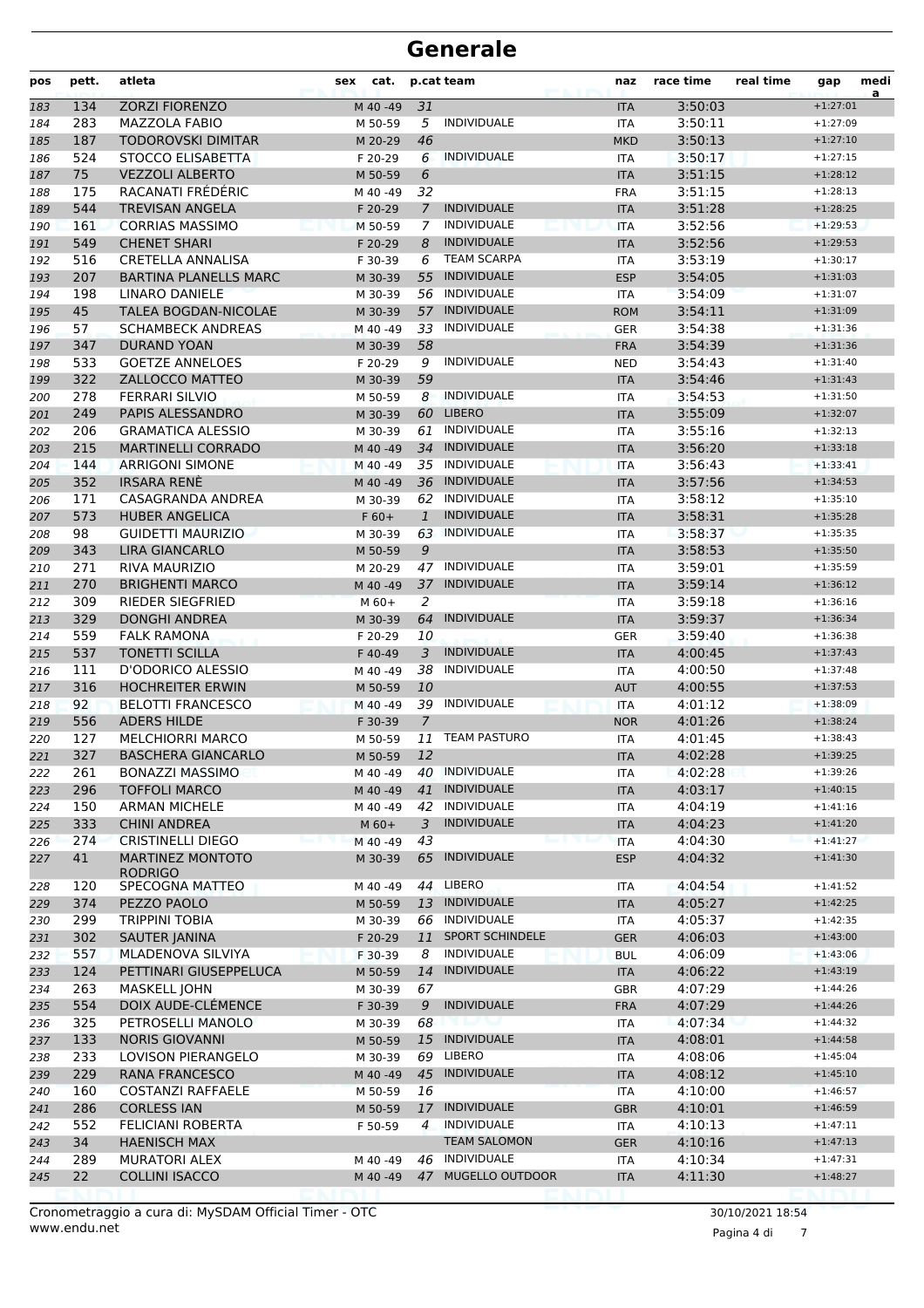| pos | pett. | atleta                       | cat.<br>sex |                | p.cat team              | naz        | race time | real time | gap        | medi<br>a |
|-----|-------|------------------------------|-------------|----------------|-------------------------|------------|-----------|-----------|------------|-----------|
| 246 | 328   | <b>DE TOMI LUIGI</b>         | M 30-39     |                | 70 INDIVIDUALE          | <b>ITA</b> | 4:11:52   |           | $+1:48:49$ |           |
| 247 | 317   | <b>COMPARIN PAOLO</b>        | M 30-39     | 71             | INDIVIDUALE             | ITA        | 4:12:04   |           | $+1:49:02$ |           |
| 248 | 189   | <b>SGUERZO ANDREA</b>        | M 40 -49    |                | 48 INDIVIDUALE          | <b>ITA</b> | 4:12:14   |           | $+1:49:11$ |           |
| 249 | 220   | PORTINARI DAMIANO            | M 30-39     |                | 72 LIBERO               | <b>ITA</b> | 4:12:33   |           | $+1:49:30$ |           |
| 250 | 191   | CASOLARI ALESSANDRO          | M 40 -49    |                | 49 INDIVIDUALE          | <b>ITA</b> | 4:12:33   |           | $+1:49:31$ |           |
| 251 | 236   | SAVOIA GIAN MARCO            | M 50-59     | 18             | INDIVIDUALE             | ITA        | 4:12:33   |           | $+1:49:31$ |           |
| 252 | 276   | <b>COSSU CRISTIAN</b>        | M 40 -49    | 50             |                         | <b>ITA</b> | 4:12:50   |           | $+1:49:47$ |           |
| 253 | 534   | <b>HUBERT HELENE</b>         | F 30-39     | 10             |                         | <b>FRA</b> | 4:13:05   |           | $+1:50:02$ |           |
| 254 | 373   | <b>FONTANA GIANPAOLO</b>     | M 50-59     | 19             | <b>INDIVIDUALE</b>      | <b>ITA</b> | 4:13:12   |           | $+1:50:10$ |           |
| 255 | 273   | <b>MONDINELLI CRISTIAN</b>   | M 30-39     | 73             |                         | <b>ITA</b> | 4:13:19   |           | $+1:50:17$ |           |
| 256 | 226   | <b>RIBONI GIULIO</b>         | M 50-59     |                | 20 SKYRUNNING ADVENTURE | <b>ITA</b> | 4:13:40   |           | $+1:50:38$ |           |
| 257 | 126   | PANZERI MARIO LUCIANO        | M 50-59     | 21             | <b>TEAM PASTURO</b>     | <b>ITA</b> | 4:13:56   |           | $+1:50:53$ |           |
| 258 | 46    | SPINIELLA DANIELE            | M 50-59     | 22             |                         | <b>ITA</b> | 4:14:29   |           | $+1:51:27$ |           |
| 259 | 570   | HUTTER KATHARINA             | F 20-29     | 12             |                         | <b>AUT</b> | 4:14:34   |           | $+1:51:32$ |           |
| 260 | 287   | <b>FUSI LUCA</b>             | M 40 -49    | 51             | <b>INDIVIDUALE</b>      | <b>ITA</b> | 4:14:35   |           | $+1:51:32$ |           |
| 261 | 530   | <b>CSERNÀK ENIKŐ</b>         | F 30-39     | 11             |                         | <b>HUN</b> | 4:14:36   |           | $+1:51:33$ |           |
| 262 | 340   | <b>CALIARI MARCO</b>         | M 20-29     | 48             | <b>INDIVIDUALE</b>      | <b>ITA</b> | 4:14:36   |           | $+1:51:33$ |           |
| 263 | 354   | <b>MATUELLA ANSELMO</b>      | M 50-59     | 23             |                         | ITA        | 4:14:38   |           | $+1:51:36$ |           |
| 264 | 313   | <b>MADURERI PAOLO</b>        | M 40 -49    |                | 52 INDIVIDUALE          | <b>ITA</b> | 4:14:47   |           | $+1:51:44$ |           |
| 265 | 108   | <b>MEROLA FELICE LUCA</b>    | M 40 -49    |                | 53 INDIVIDUALE          | <b>ITA</b> | 4:14:51   |           | $+1:51:49$ |           |
| 266 | 244   | <b>GRÜTERICH DANIEL</b>      | M 40 -49    | 54             |                         | <b>GER</b> | 4:15:03   |           | $+1:52:00$ |           |
| 267 | 193   | <b>BERARDI LUCA</b>          | M 40 -49    |                | 55 INDIVIDUALE          | <b>ITA</b> | 4:15:26   |           | $+1:52:24$ |           |
| 268 | 345   | <b>MAGGIONI GRAZIANO</b>     | $M$ 60+     | $\overline{4}$ | <b>INDIVIDUALE</b>      | <b>ITA</b> | 4:17:30   |           | $+1:54:27$ |           |
| 269 | 200   | RIGHETTI FRANCO              | $M$ 60+     | 5              | <b>LIBERO</b>           | <b>ITA</b> | 4:18:17   |           | $+1:55:15$ |           |
| 270 | 43    | <b>RIZZIOLI FERDINANDO</b>   | M 40 -49    | 56             | INDIVIDUALE             | <b>ITA</b> | 4:19:08   |           | $+1:56:05$ |           |
| 271 | 558   | PEDRI ILARIA                 | F 30-39     |                | 12 INDIVIDUALE          | <b>ITA</b> | 4:19:47   |           | $+1:56:44$ |           |
| 272 | 40    | <b>MURCO DUSAN</b>           | M 30-39     |                | 74 INDIVIDUALE          | <b>SVK</b> | 4:19:49   |           | $+1:56:47$ |           |
| 273 | 266   | SABBADIN DIEGO               | M 50-59     |                | 24 INDIVIDUALE          | ITA        | 4:20:13   |           | $+1:57:10$ |           |
| 274 | 131   | <b>DEAMBROGIO FABIO</b>      | M 40 -49    | 57             | <b>COMANO MOUNTAIN</b>  | <b>ITA</b> | 4:20:46   |           | $+1:57:44$ |           |
| 275 | 69    | <b>BESCHIN RICCARDO</b>      | M 20-29     | 49             | INDIVIDUALE             | <b>ITA</b> | 4:20:58   |           | $+1:57:55$ |           |
| 276 | 346   | <b>GARRIPOLI GIAN VITO</b>   | M 30-39     | 75             | <b>INDIVIDUALE</b>      | <b>ITA</b> | 4:21:29   |           | $+1:58:26$ |           |
| 277 | 217   | <b>COSTANTINO MICHAEL</b>    | M 20-29     |                | 50 INDIVIDUALE          | ITA        | 4:21:30   |           | $+1:58:28$ |           |
| 278 | 145   | <b>BERARDINELLI STEFANO</b>  | M 20-29     | 51             |                         | <b>ITA</b> | 4:21:31   |           | $+1:58:29$ |           |
| 279 | 53    | PEDUZZI ROBERTO              | M 40 -49    |                | 58 INDIVIDUALE          | <b>ITA</b> | 4:22:08   |           | $+1:59:05$ |           |
| 280 | 65    | <b>BOSCAGIN FRANCESCO</b>    | M 40 -49    | 59             | <b>INDIVIDUALE</b>      | <b>ITA</b> | 4:22:42   |           | $+1:59:40$ |           |
| 281 | 100   | <b>BERGAMELLI MARCO</b>      | M 50-59     | 25             |                         | <b>ITA</b> | 4:23:04   |           | $+2:00:01$ |           |
| 282 | 581   | <b>KIEM SABRINA</b>          | F 50-59     | 5              | <b>SCM</b>              | <b>ITA</b> | 4:23:30   |           | $+2:00:28$ |           |
| 283 | 512   | <b>ABELONE LYNG</b>          | F 30-39     |                | 13 RAB                  | <b>ITA</b> | 4:24:13   |           | $+2:01:11$ |           |
| 284 | 547   | <b>BERTELLA CHIARA</b>       | F 20-29     | 13             |                         | <b>ITA</b> | 4:25:52   |           | $+2:02:49$ |           |
| 285 | 221   | <b>COLOMBO MASSIMO</b>       | M 50-59     |                | 26 INDIVIDUALE          | ITA        | 4:27:04   |           | $+2:04:01$ |           |
| 286 | 235   | <b>GABRIELLI ANDREA</b>      | M 30-39     |                | 76 INDIVIDUALE          | <b>ITA</b> | 4:27:05   |           | $+2:04:03$ |           |
| 287 | 174   | <b>GIACOMINI GIANLUCA</b>    | M 30-39     | 77             | INDIVIDUALE             | ITA        | 4:27:14   |           | $+2:04:11$ |           |
| 288 | 250   | ZACCARELLI EUGENIO           | M 30-39     | 78             |                         | <b>ITA</b> | 4:27:25   |           | $+2:04:23$ |           |
| 289 | 326   | DAOLIO OLIVIERO              | M 30-39     |                | 79 INDIVIDUALE          | <b>ITA</b> | 4:27:52   |           | $+2:04:49$ |           |
| 290 | 335   | <b>ARRIGHINI PAOLO</b>       | M 30-39     | 80             | PRO SPORT TREMOSINE     | <b>ITA</b> | 4:27:54   |           | $+2:04:52$ |           |
| 291 | 365   | PRANDI OMAR                  | M 40 -49    |                | 60 INDIVIDUALE          | ITA        | 4:27:57   |           | $+2:04:55$ |           |
| 292 | 308   | <b>VERGANI ERALDO</b>        | M 50-59     | 27             | INDIVIDUALE             | <b>ITA</b> | 4:28:05   |           | $+2:05:02$ |           |
| 293 | 204   | <b>SCALVINONI ANTONELLO</b>  | M 50-59     | 28             | INDIVIDUALE             | ITA        | 4:28:05   |           | $+2:05:03$ |           |
| 294 | 149   | <b>BARBERI MARCO</b>         | M 40 - 49   | 61             |                         | <b>ITA</b> | 4:28:08   |           | $+2:05:06$ |           |
| 295 | 311   | ROSSINI IVANO                | M 40 -49    | 62             |                         | <b>ITA</b> | 4:28:09   |           | $+2:05:07$ |           |
| 296 | 54    | <b>GIOVANNINI ALESSANDRO</b> | M 30-39     | 81             |                         | <b>ITA</b> | 4:28:24   |           | $+2:05:21$ |           |
| 297 | 330   | CACIOTTI DANIELE             | M 50-59     |                | 29 INDIVIDUALE          | ITA        | 4:28:25   |           | $+2:05:22$ |           |
| 298 | 574   | <b>CRUCIFERO ANTONELLA</b>   | F 50-59     | 6              | <b>ASD FALCHI LECCO</b> | <b>ITA</b> | 4:29:05   |           | $+2:06:03$ |           |
| 299 | 523   | FRANKOVA ALEXANDRA           | F 20-29     | 14             | <b>INDIVIDUALE</b>      | <b>CZE</b> | 4:29:11   |           | $+2:06:09$ |           |
| 300 | 67    | <b>GONICHE LEONARD</b>       | M 30-39     | 82             |                         | <b>FRA</b> | 4:29:13   |           | $+2:06:11$ |           |
| 301 | 71    | NAWAR EDWARD                 | M 30-39     | 83             |                         | LIB        | 4:29:13   |           | $+2:06:11$ |           |
| 302 | 178   | <b>BORDONE LUCA</b>          | M 40 -49    | 63             |                         | <b>ITA</b> | 4:30:30   |           | $+2:07:28$ |           |
| 303 | 569   | <b>BONTEMPI ALESSANDRA</b>   | F 30-39     | 14             |                         | <b>ITA</b> | 4:30:32   |           | $+2:07:29$ |           |
| 304 | 246   | <b>SERRA ANDREA</b>          | M 40 -49    | 64             | <b>INDIVIDUALE</b>      | <b>ITA</b> | 4:31:47   |           | $+2:08:44$ |           |
| 305 | 251   | DAVOLI MATTIA                | M 40 -49    | 65             | INDIVIDUALE             | ITA        | 4:33:35   |           | $+2:10:32$ |           |
| 306 | 555   | <b>THUY MARGOT</b>           | F 20-29     | 15             |                         | <b>NED</b> | 4:33:43   |           | $+2:10:40$ |           |
| 307 | 38    | MERSDORF ALEXANDER           | M 30-39     |                | 84 TRAILMOTION TIROL    | GER        | 4:34:03   |           | $+2:11:00$ |           |
| 308 | 91    | CAGGIANO STEFANO             | M 40 -49    | 66             | <b>INDIVIDUALE</b>      | <b>ITA</b> | 4:34:08   |           | $+2:11:06$ |           |
| 309 | 531   | RUSCONI PATRIZIA             | F 40-49     | 4              | O.S.A. VALMADRERA       | ITA        | 4:34:11   |           | $+2:11:09$ |           |
|     |       |                              |             |                |                         |            |           |           |            |           |

www.endu.net Cronometraggio a cura di: MySDAM Official Timer - OTC 30/10/2021 18:54

Pagina 5 di 7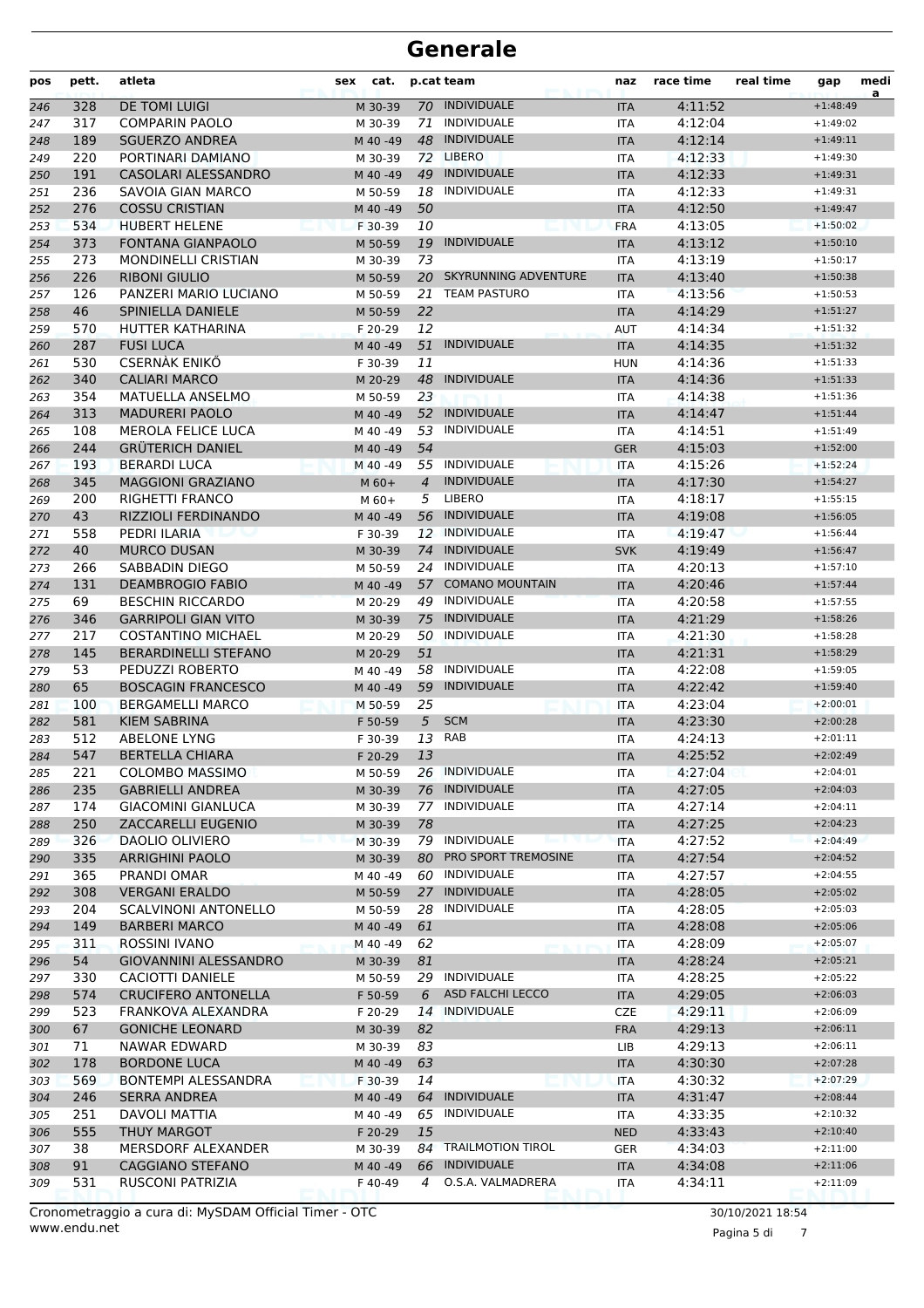| pos        | pett.     | atleta                                             | cat.<br>sex         |                | p.cat team                           | naz                      | race time          | real time | gap                      | medi<br>a |
|------------|-----------|----------------------------------------------------|---------------------|----------------|--------------------------------------|--------------------------|--------------------|-----------|--------------------------|-----------|
| 310        | 58        | <b>FERRARI LUCA</b>                                | M 50-59             |                | 30 INDIVIDUALE                       | <b>SUI</b>               | 4:34:34            |           | $+2:11:31$               |           |
| 311        | 243       | PALTRINIERI FILIPPO                                | M 40 -49            |                | 67 INDIVIDUALE                       | <b>ITA</b>               | 4:34:38            |           | $+2:11:36$               |           |
| 312        | 104       | <b>CRISTOFOLINI ALBERTO</b>                        | M 30-39             | 85             | <b>INDIVIDUALE</b>                   | <b>ITA</b>               | 4:36:47            |           | $+2:13:44$               |           |
| 313        | 332       | TREPIN ANDREA                                      | M 40 -49            | 68             |                                      | <b>ITA</b>               | 4:37:10            |           | $+2:14:07$               |           |
| 314        | 337       | <b>BERLOFFA LORENZO</b>                            | M 40 -49            | 69             |                                      | <b>ITA</b>               | 4:38:14            |           | $+2:15:11$               |           |
| 315        | 285       | PILGRAM REINFRIED                                  | $M$ 60+             | 6              | <b>INDIVIDUALE</b>                   | <b>AUT</b>               | 4:38:28            |           | $+2:15:25$               |           |
| 316        | 107       | <b>HASLBECK RENE</b>                               | M 30-39             | 86             |                                      | <b>GER</b>               | 4:38:41            |           | $+2:15:39$               |           |
| 317        | 232       | <b>BADONI GUIDO</b>                                | M 50-59             | 31             |                                      | <b>ITA</b>               | 4:38:56            |           | $+2:15:53$               |           |
| 318        | 260       | PITETTI FABIO                                      | M 40 -49            |                | 70 INDIVIDUALE                       | <b>ITA</b>               | 4:40:29            |           | $+2:17:27$               |           |
| 319        | 141       | <b>REGNANI MARCO</b>                               | M 50-59             |                | 32 LIBERO                            | <b>ITA</b>               | 4:41:28            |           | $+2:18:26$               |           |
| 320        | 219       | <b>GIULIVI ARNALDO</b>                             | $M$ 60+             | $7^{\circ}$    | <b>LIBERO</b>                        | <b>ITA</b>               | 4:41:28            |           | $+2:18:26$               |           |
| 321        | 242       | CATTOZZI SILVANO                                   | M 50-59             | 33             | INDIVIDUALE                          | <b>ITA</b>               | 4:41:28            |           | $+2:18:26$               |           |
| 322        | 55        | <b>DIBATTISTA MICHELE</b>                          | M 40 - 49           | 71             | <b>INDIVIDUALE</b>                   | <b>ITA</b>               | 4:41:30            |           | $+2:18:28$               |           |
| 323        | 136       | <b>BOGHETTO LUCIANO</b>                            | M 40 -49            | 72             | INDIVIDUALE                          | <b>ITA</b>               | 4:41:51            |           | $+2:18:49$               |           |
| 324        | 125       | <b>GOSATTI ANDREA</b>                              | M 40 -49            | 73             | <b>INDIVIDUALE</b>                   | <b>ITA</b>               | 4:41:56            |           | $+2:18:54$               |           |
| 325        | 113       | <b>MUGNAI MICHELE</b>                              | M 40 -49            | 74             |                                      | <b>ITA</b>               | 4:42:15            |           | $+2:19:12$               |           |
| 326        | 214       | DI PRATA SIMONE                                    | M 30-39             | 87             |                                      | <b>ITA</b>               | 4:42:41            |           | $+2:19:38$               |           |
| 327        | 543       | PLATZGUMMER HELGA                                  | F 50-59             | $\overline{7}$ |                                      | <b>ITA</b>               | 4:45:32            |           | $+2:22:30$               |           |
| 328        | 223       | <b>CASTELLI ANGELO</b>                             | M 40 -49            | 75             |                                      | <b>ITA</b>               | 4:45:54            |           | $+2:22:51$               |           |
| 329        | 142       | <b>MANENTI VALTER</b>                              | M 40 -49            |                | 76 INDIVIDUALE                       | <b>ITA</b>               | 4:46:46            |           | $+2:23:43$               |           |
| 330        | 545       | <b>VANZO MILENA</b>                                | F 40-49             | 5              | <b>INDIVIDUALE</b>                   | <b>ITA</b>               | 4:46:57            |           | $+2:23:55$               |           |
| 331        | 128       | <b>BRUGNOLI RICCARDO</b>                           | M 40 -49            |                | 77 INDIVIDUALE                       | <b>ITA</b>               | 4:47:18            |           | $+2:24:15$               |           |
| 332        | 304       | <b>BUSSENI PAOLO</b>                               | M 50-59             | 34             |                                      | <b>ITA</b>               | 4:48:41            |           | $+2:25:39$               |           |
| 333        | 314       | <b>MINISTRINI MICHELE</b>                          | M 30-39             | 88             |                                      | <b>ITA</b>               | 4:48:52            |           | $+2:25:50$               |           |
| 334        | 115       | <b>OLIVETTI MARCO</b>                              | M 50-59             | 35             | <b>INDIVIDUALE</b>                   | <b>ITA</b>               | 4:48:56            |           | $+2:25:54$               |           |
| 335        | 188       | <b>QUAINI MARCO</b>                                | M 40 -49            | 78             |                                      | <b>ITA</b>               | 4:49:57            |           | $+2:26:54$               |           |
| 336        | 135       | <b>LONGARI MIRCO</b>                               | M 50-59             | 36             | <b>INDIVIDUALE</b><br>79 INDIVIDUALE | <b>ITA</b>               | 4:50:55            |           | $+2:27:52$               |           |
| 337        | 183       | <b>POGGI MARCO</b>                                 | M 40 -49            |                |                                      | <b>ITA</b>               | 4:50:56            |           | $+2:27:53$               |           |
| 338        | 319       | <b>ROMANO GIUSEPPE</b>                             | M 30-39             | 89             | <b>INDIVIDUALE</b>                   | <b>ITA</b>               | 4:51:06            |           | $+2:28:04$               |           |
| 339        | 74        | NIKOLOPOULOS DIMITRIOS                             | M 40 -49            | 80             |                                      | <b>GRE</b>               | 4:51:17            |           | $+2:28:14$               |           |
| 340        | 21<br>353 | <b>MARABOTTINI DANIELE</b><br><b>BADINI IACOPO</b> | M 30-39             | 90<br>81       | <b>INDIVIDUALE</b>                   | <b>ITA</b>               | 4:51:18<br>4:51:49 |           | $+2:28:15$<br>$+2:28:47$ |           |
| 341        | 538       | ROTTER OANA                                        | M 40 -49<br>F 30-39 | 15             |                                      | <b>ITA</b><br><b>ROM</b> | 4:52:16            |           | $+2:29:13$               |           |
| 342<br>343 | 109       | <b>LACKNER AUREL</b>                               | $M$ 60+             | 8              |                                      | <b>AUT</b>               | 4:52:21            |           | $+2:29:18$               |           |
| 344        | 210       | <b>BERTO MATTEO</b>                                | M 40 -49            | 82             |                                      | <b>ITA</b>               | 4:53:01            |           | $+2:29:58$               |           |
| 345        | 288       | <b>MASSA LUIGI</b>                                 | M 40 -49            | 83             | INDIVIDUALE                          | <b>ITA</b>               | 4:53:02            |           | $+2:30:00$               |           |
| 346        | 180       | PASOTTI FABIO                                      | M 50-59             | 37             | <b>INDIVIDUALE</b>                   | <b>ITA</b>               | 4:53:10            |           | $+2:30:07$               |           |
| 347        | 59        | LOLI BERNARDO                                      | M 40 -49            | 84             | MUGELLO OUTDOOR                      | <b>ITA</b>               | 4:53:16            |           | $+2:30:13$               |           |
| 348        | 170       | <b>BALDESSARINI PAOLO</b>                          | M 50-59             |                | 38 INDIVIDUALE                       | <b>ITA</b>               | 4:53:27            |           | $+2:30:25$               |           |
| 349        | 307       | POLATO MATTEO                                      | M 40 -49            |                | 85 INDIVIDUALE                       | ITA                      | 4:54:19            |           | $+2:31:17$               |           |
| 350        | 562       | LOZZA MIRIAM                                       | F 40-49             | 6              | <b>INDIVIDUALE</b>                   | <b>ITA</b>               | 4:54:26            |           | $+2:31:24$               |           |
| 351        | 192       | SANNINO ROSARIO MATTEO                             | M 40 -49            | 86             | INDIVIDUALE                          | ITA                      | 4:56:40            |           | $+2:33:37$               |           |
| 352        | 112       | <b>KASINAS DIMITRIS</b>                            | M 50-59             | 39             |                                      | GRE                      | 4:58:04            |           | $+2:35:02$               |           |
| 353        | 227       | MANELLA GIANFRANCO                                 | M 40 -49            | 87             |                                      | <b>ITA</b>               | 4:59:25            |           | $+2:36:23$               |           |
| 354        | 323       | SPOLADORE MAURUIZIO                                | M 50-59             | 40             | <b>INDIVIDUALE</b>                   | <b>ITA</b>               | 5:01:19            |           | $+2:38:17$               |           |
| 355        | 522       | <b>VYSHNIAKOVA HANNA</b>                           | F 30-39             | 16             |                                      | <b>UKR</b>               | 5:02:43            |           | $+2:39:41$               |           |
| 356        | 86        | <b>SOKUR STANISLAV</b>                             | M 30-39             | 91             |                                      | <b>UKR</b>               | 5:02:43            |           | $+2:39:41$               |           |
| 357        | 202       | PELLEGRINI LUCA                                    | M 50-59             | 41             | INDIVIDUALE                          | ITA                      | 5:03:12            |           | $+2:40:09$               |           |
| 358        | 231       | <b>MANETTA ANGELO</b>                              | M 50-59             | 42             |                                      | <b>ITA</b>               | 5:05:48            |           | $+2:42:45$               |           |
| 359        | 342       | <b>ASCIANA MARIO</b>                               | M 50-59             |                | 43 INDIVIDUALE                       | ITA                      | 5:05:53            |           | $+2:42:51$               |           |
| 360        | 564       | <b>OMETTO GAIA</b>                                 | F 30-39             |                | 17 INDIVIDUALE                       | <b>ITA</b>               | 5:07:29            |           | $+2:44:26$               |           |
| 361        | 94        | <b>GARGANO NICOLA</b>                              | M 50-59             |                | 44 INDIVIDUALE                       | ITA                      | 5:07:56            |           | $+2:44:54$               |           |
| 362        | 281       | <b>LICHAN PAUL</b>                                 | M 20-29             | 52             |                                      | <b>GER</b>               | 5:09:14            |           | $+2:46:11$               |           |
| 363        | 553       | <b>KEREKI ROBERTA</b>                              | F 50-59             | 8              | <b>INDIVIDUALE</b>                   | <b>HUN</b>               | 5:10:49            |           | $+2:47:46$               |           |
| 364        | 280       | <b>OTTO MARTIN</b>                                 | M 30-39             | 92             |                                      | <b>GER</b>               | 5:16:23            |           | $+2:53:21$               |           |
| 365        | 196       | <b>GHILARDI EZIO</b>                               | M 40 -49            | 88             | <b>INDIVIDUALE</b>                   | ITA                      | 5:17:32            |           | $+2:54:29$               |           |
| 366        | 51        | <b>CORRENT EDDY</b>                                | M 40 - 49           | 89             |                                      | <b>ITA</b>               | 5:18:36            |           | $+2:55:33$               |           |
| 367        | 355       | HÜMMER MICHAEL                                     | M 30-39             | 93             |                                      | <b>GER</b>               | 5:19:05            |           | $+2:56:02$               |           |
| 368        | 315       | <b>GRANDINI VIRGILIO</b>                           | $M$ 60+             | 9              | <b>INDIVIDUALE</b>                   | <b>ITA</b>               | 5:21:18            |           | $+2:58:16$               |           |
| 369        | 237       | <b>GOZZER CORRADO</b>                              | M 30-39             | 94             | INDIVIDUALE                          | ITA                      | 5:21:55            |           | $+2:58:53$               |           |
| 370        | 360       | CHECUZ MASSIMILIANO                                | M 40 - 49           |                | 90 INDIVIDUALE                       | <b>ITA</b>               | 5:22:36            |           | $+2:59:34$               |           |
| 371        | 176       | <b>FERRI GIORGIO</b>                               | M 50-59             |                | 45 INDIVIDUALE                       | ITA                      | 5:26:10            |           | $+3:03:07$               |           |
| 372        | 551       | <b>CONCI ELEONORA</b>                              | F 30-39             |                | 18 INDIVIDUALE                       | <b>ITA</b>               | 5:26:34            |           | $+3:03:31$               |           |
| 373        | 155       | <b>MORO SIMONE</b>                                 | M 30-39             |                | 95 INDIVIDUALE                       | <b>ITA</b>               | 5:27:11            |           | $+3:04:08$               |           |

www.endu.net Cronometraggio a cura di: MySDAM Official Timer - OTC 30/10/2021 18:54

Pagina 6 di 7